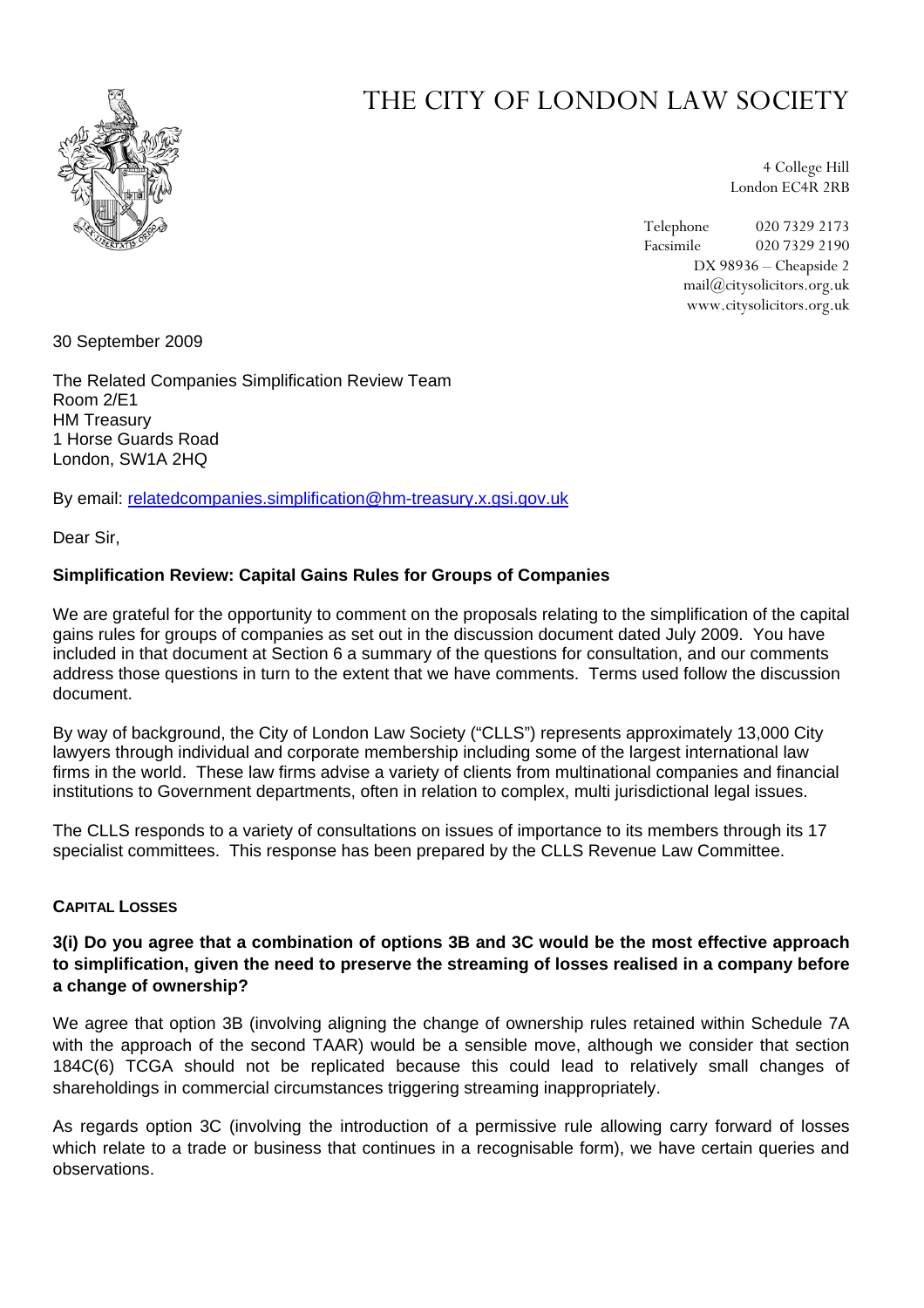Is the proposal that capital losses cannot be carried forward on a change of ownership if they do not "relate to a trade or business that continues in a recognisable form? If so, this would seem to be a more restrictive rule than the one currently contained in Schedule 7A.

Capital losses can, of course, be made on disposals of assets which are not trade or business assets eg shareholding not qualifying for SSE, capital distributions. Under the current rules, such losses could be used against "pre-entry gains" (broadly, gains made or accrued prior to the change of ownership). Under the option 3C proposal, it would seem that such losses would not be available for carry forward on a change of ownership, even against pre-entry gains. Is this correct?

We are unclear what the logic is for "streaming" capital losses by reference to continuing trades/businesses. There is clearly logic in this type of "streaming" in the case of trading losses/management expenses. However, as noted above, in the case of capital losses, these may arise other than by reference to a trade/business. Also, the "streaming" under the current Schedule 7A is generally by reference to the ownership of assets pre and post the change of ownership rather than by reference to trades/businesses. We are not therefore clear why we would move to a "streaming" by reference to trades/businesses in this context.

Also, what is meant by a "trade or business in recognisable form"? Does this mean that if the trade/business does not cease the losses on the disposal of trade/business assets can be carried forward, even if there is what in the income context is termed a "major change in the nature or conduct of the trade/business"?

We also wonder whether losses arising on disposals of subsidiaries holding trades/businesses which continue in recognisable form (eg which do not qualify for SSE because the 12 month ownership condition is not satisfied) are intended to be carried forward.

In summary, whilst we recognise that option 3C may give more simplicity, it would also seem illogical and unduly restrictive and on this basis, we consider that retaining the current rules is preferable if a simplified "streaming" on current principles is not considered possible.

#### **VALUE-SHIFTING**

**4(i) Do you support the idea that the section 30 TCGA value shifting provisions applying to intragroup dividends and asset transfers be replaced by a less prescriptive, principles-based provisions within the corporate groups code?**

We do support this.

**4(ii) Do you feel that the present depreciatory transactions rules in section 176 should be amended so as to apply to augment or create a gain (option 4A) or would you prefer to see a separate rule to do this (option 4B)?**

We agree that on balance a separate rule is probably preferable.

**4(iii) The key requirement for a new rule appears to be that where there has been a sale of shares in a group company whose value has been reduced then the profit or loss can be adjusted to the extent that the movement in value has not otherwise been taxed within the group. Are there any other requirements that you would see as fundamental to the rule?**

We agree with your analysis of the key requirement. Our only comment is that there may be a timing point here. You refer to a movement in value that has not otherwise been taxed within the group. However, you mention in this context the intra-group transfer of an asset at market value which may result in a reduction in value of the shares in the company that acquires the asset. This is said to be on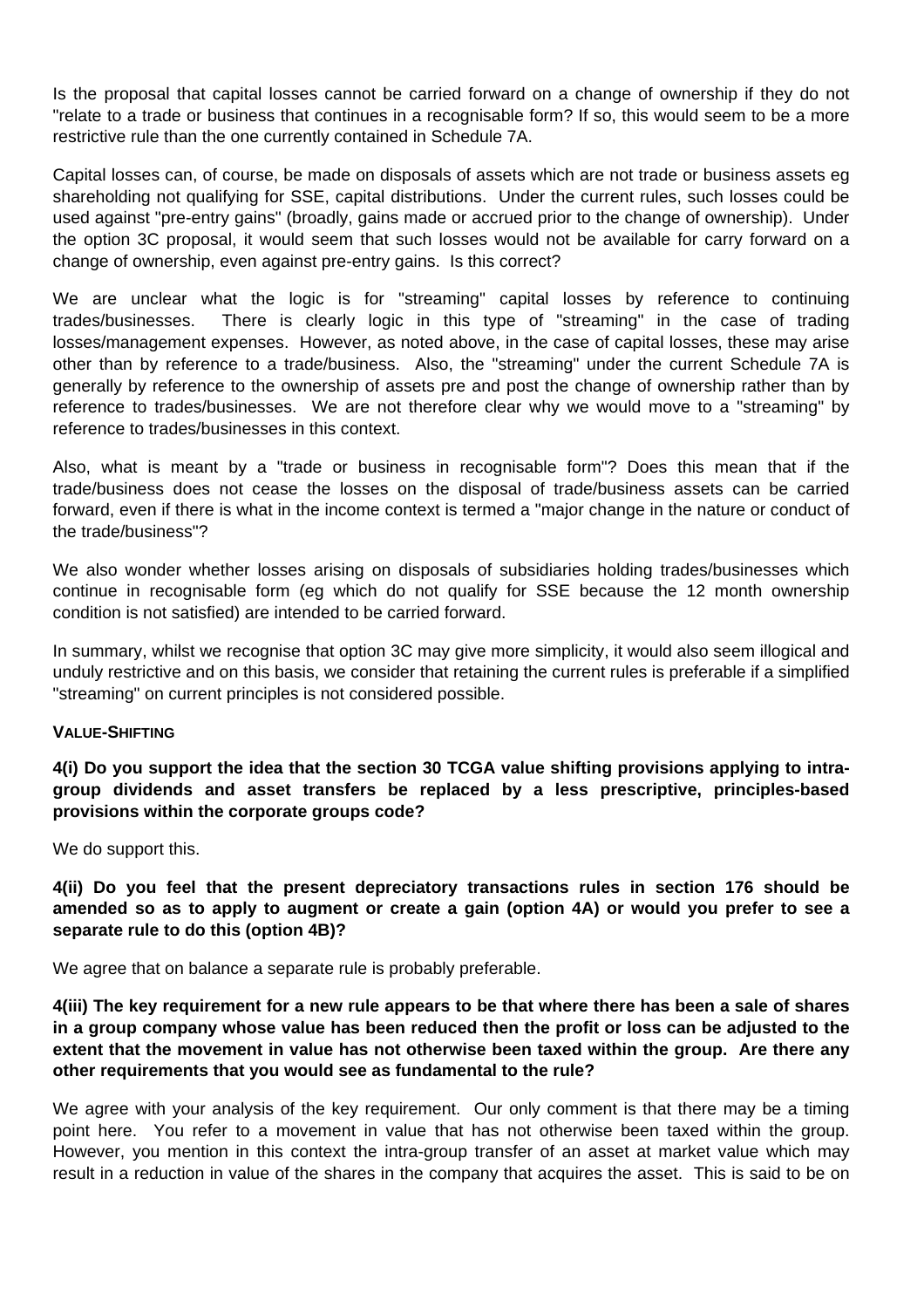the basis that the acquiring company will take on the tax base cost of the asset. We presume that the point here is that the acquiring company will have taken on a latent capital gain as a result of the historic base cost and to this extent value has moved from the transferee to the transferor. On this basis, there may be said to be a movement of value but such value would be potentially taxed *in the future* within the group by reason of the lower base cost.

# **4(iv) Please outline any rationale for or against the view that transactions should be covered by value shifting/depreciatory transaction provisions only if they take place within a certain period before a share disposal. If you think that they should, please provide your reasoned view on the six year time limit suggested in option 4C.**

The rationale for such a time limit is effectively the same as that in relation to degrouping charges. As you say in paragraph 5.16 of the discussion document, the degrouping charge time limit is a "relaxation from a strict approach of the principles" and "represents an appropriate compromise between effectiveness and practicality". The six year limit also has the same merit as that identified by yourselves in the discussion document in the context of degrouping charges.

## **DEGROUPING CHARGES**

# **5(i) Would the proposed just and reasonable adjustment in option 5A provide adequate reduction in compliance and administrative burdens for companies?**

We are not sure that it would. As noted in the discussion document, the main administrative issue cited as creating an administrative burden is the need to know about all group transactions over the previous 6 years in order to identify degrouping charges. Option 5A does not alleviate this burden as it is still necessary to know where the degrouping charges arise before any just and reasonable adjustment may be made to them.

# **5(ii) Would option 5D result in a lower administrative burden than the present arrangements for electing a gain back into the vendor group?**

We believe that option 5D would not lower the administrative burden and may lead to complexity and practical difficulties. For example, what if the transferor company has been sold out of the group or been liquidated? What if the principal company has changed? Our view is therefore that the current arrangements are preferable in this respect. The company leaving the group is the best default place for the charge and the election to move the charge gives the relevant parties flexibility as to where the charge should be commercially borne.

# **5(iii) Would the proposed switch off of the degrouping charge under the option outlined in 5G be adequate to ensure that all divisionalised trades that are restructured to ensure that the disposal of a subsidiary would fall within SSE achieve the correct tax outcome?**

The proposed switch off is helpful but it may be that a restructuring to achieve SSE involves the transfer of trading subsidiaries or holding companies of trading sub-groups as well as the transfer of trading assets.

Yours faithfully

**David McIntosh Chair City of London Law Society**